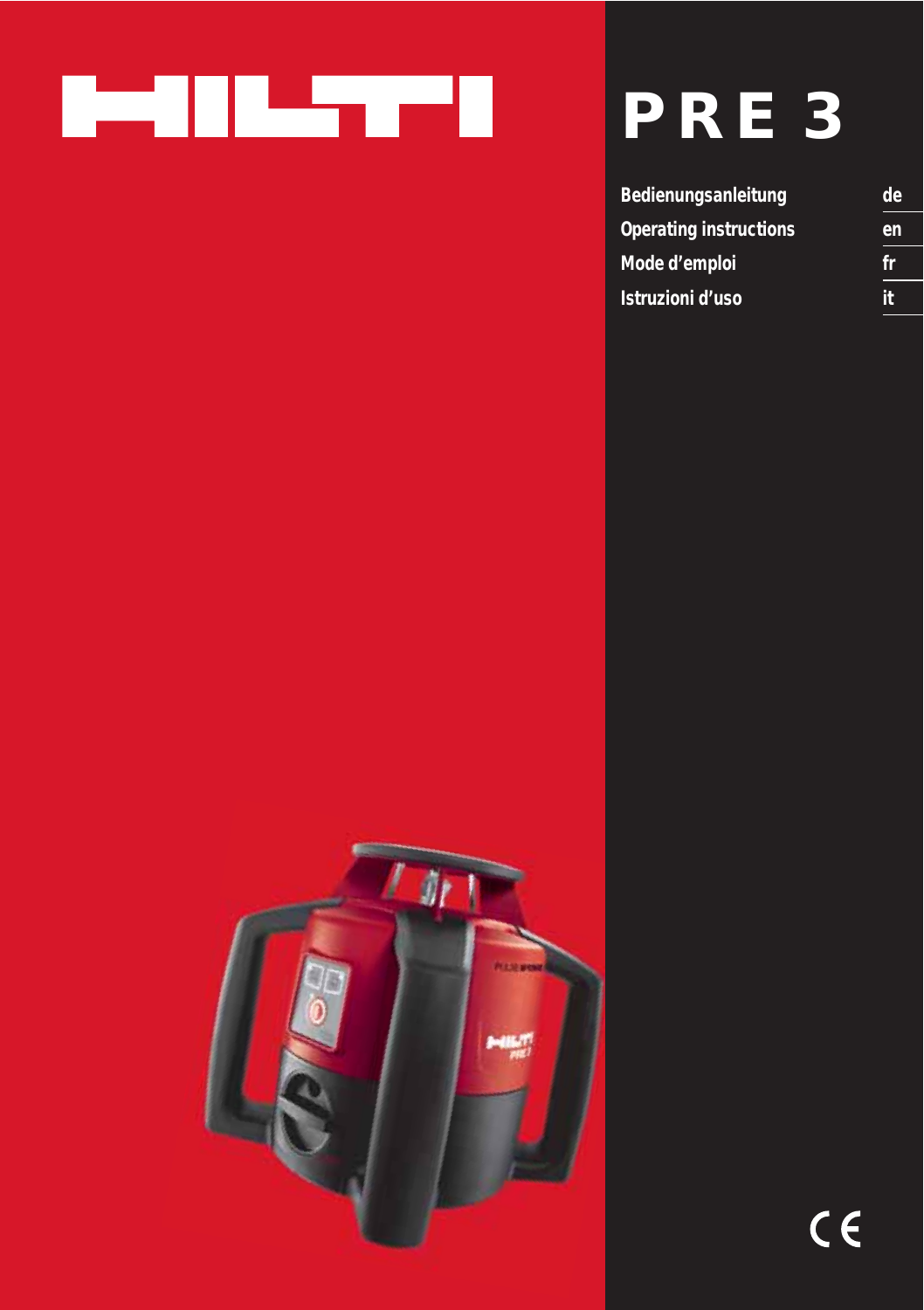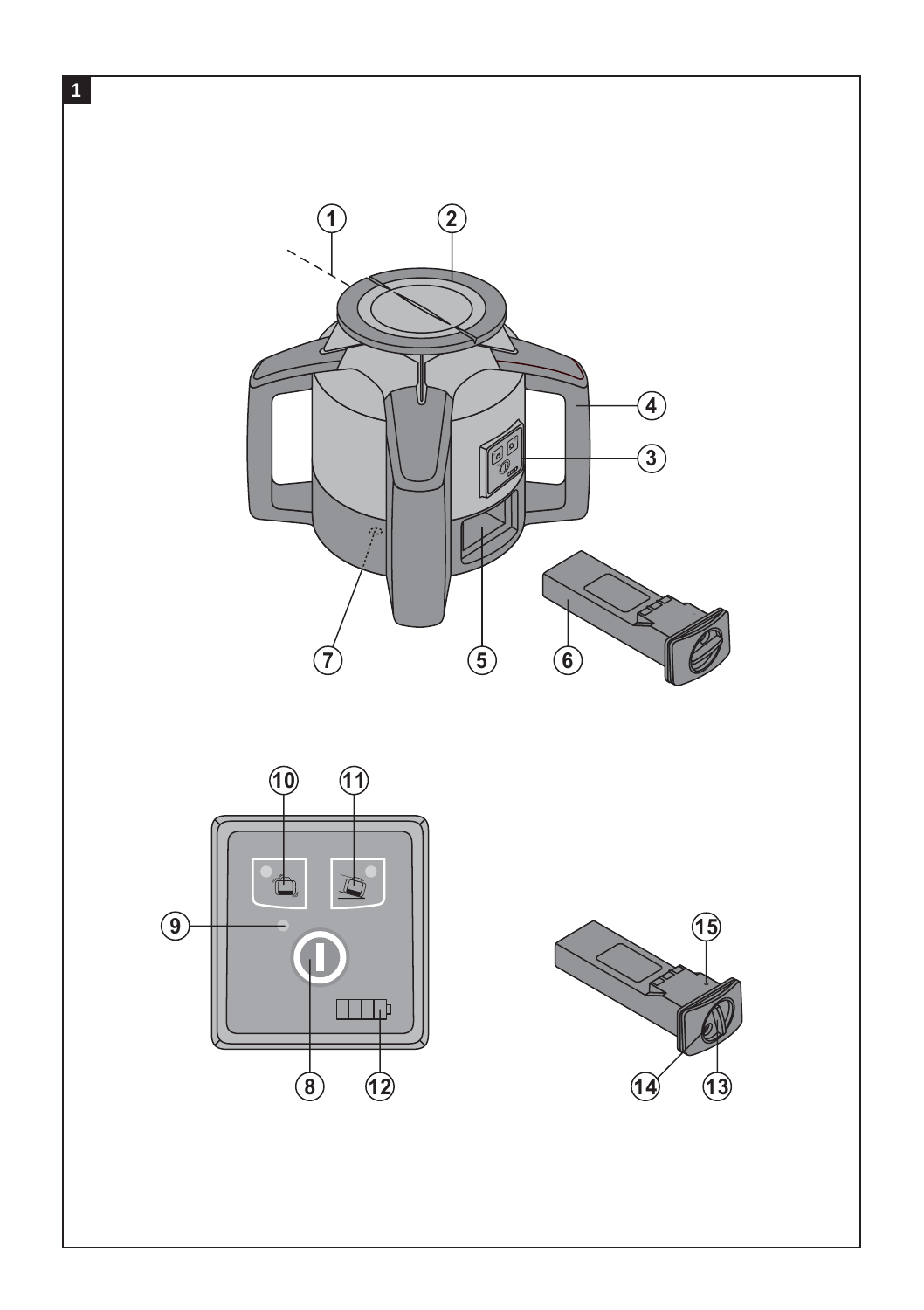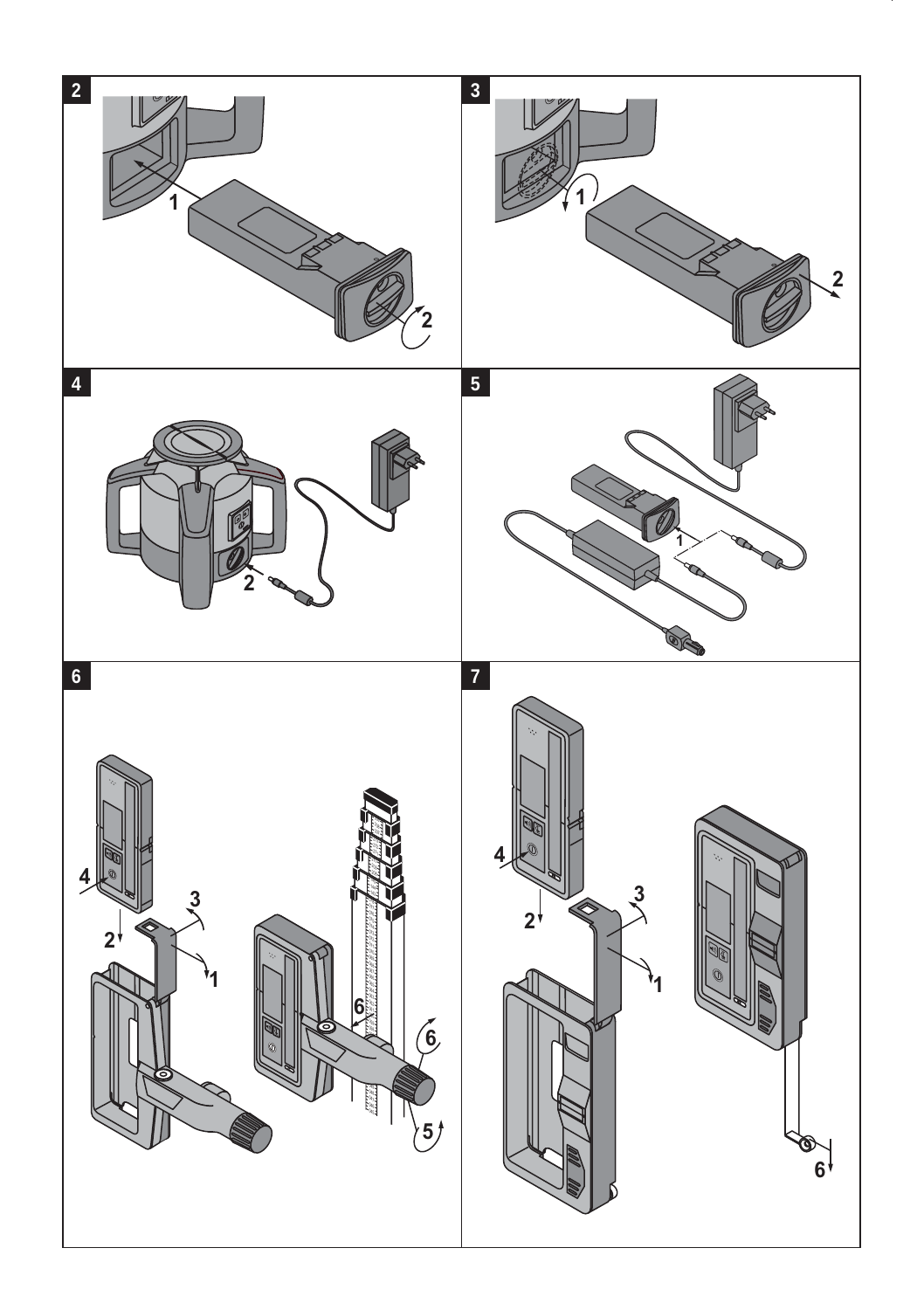## **ORIGINAL OPERATING INSTRUCTIONS**

## **PRE 3 rotating laser**

*It is essential that the operating instructions are read before the tool is operated for the first time.*

*Always keep these operating instructions together with the tool.*

*Ensure that the operating instructions are with the tool when it is given to other persons.*

| <b>Contents</b>                           | Page                     |
|-------------------------------------------|--------------------------|
| 1. General information                    |                          |
| 2. Description                            | $\overline{2}$           |
| 3. Accessories                            | $\overline{\mathcal{A}}$ |
| 4. Technical data                         | $\overline{4}$           |
| 5. Safety instructions                    | 5                        |
| 6. Before use                             | $\overline{7}$           |
| 7. Operation                              | 8                        |
| 8. Care and maintenance                   | 10                       |
| 9. Disposal                               |                          |
| 10. Manufacturer's warranty - tools       | 12                       |
| 11. FCC statement (applicable in US) / IC |                          |
| statement (applicable in Canada)          | 12                       |
| 12. EC declaration of conformity          |                          |

**1** These numbers refer to the corresponding illustrations. The illustrations can be found on the fold-out cover pages. Keep these pages open while studying the operating instructions.

In these operating instructions, the designation "the tool" always refers to the PRE 3 rotating laser.

#### **Parts, operating controls and indicators**

#### **PRE 3 rotating laser**

- @ Laser beam (plane of rotation)
- (2) Rotating head
- $\circled{3}$  Control panel, display
- $\overline{4}$  Grip
- & Battery compartment
- ( Li‑ion battery
- $\overline{O}$  Base plate with  $5\frac{1}{8}$ " thread

#### **PRE 3 control panel**

- (8) On/off button
- § Auto-leveling LED
- / Shock warning deactivation LED
- : Inclination angle LED · Battery status indicator
- 

## **PRA 84 battery**

- (13) Catch
- £ Charging cord socket
- | Battery status indicator LED

## **1. General information**

#### **1.1 Safety notices and their meaning**

#### **DANGER**

Draws attention to imminent danger that could lead to serious bodily injury or fatality.

#### **WARNING**

Draws attention to a potentially dangerous situation that could lead to serious personal injury or fatality.

#### **CAUTION**

Draws attention to a potentially dangerous situation that could lead to slight personal injury or damage to the equipment or other property.

#### **NOTE**

Draws attention to an instruction or other useful information.

1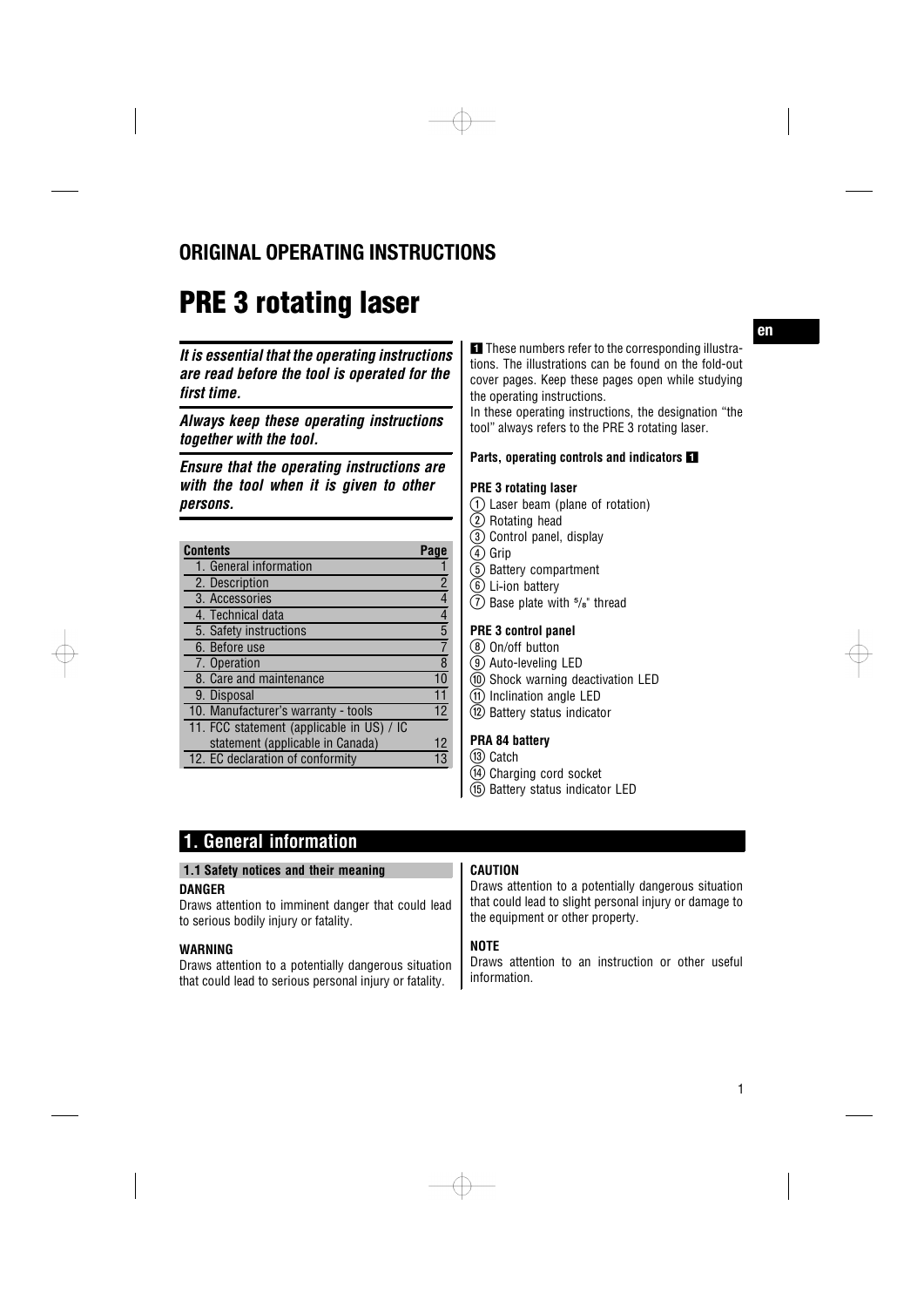

#### **Symbols**

Read the operating instructions before use.

## **en**



Return waste Do not look

>1/4s

material for recycling. into the beam.

#### **Symbol for Laser Class II / Class 2**



Laser class II according to CFR 21, § 1040 (FDA) Laser class 2 according to EN 60825- 3:2007

 $\sqrt{2}$ 

#### **Location of identification data on the tool**

The type designation and serial number can be found on the type identification plate on the tool. Make a note of this data in your operating instructions and always refer to it when making an enquiry to your Hilti representative or service department.

Type:

Generation: 01

Serial no.:

## **2. Description**

#### **2.1 Use of the product as directed**

The Hilti PRE 3 is a rotating laser tool that emits a rotating laser beam.

The tool is designed to be used for determining, transferring and checking reference levels in the horizontal plane. Examples of uses are the transferring of datum lines and heights.

Use of tools or mains adapters which show visible signs of damage is not permissible.

Operation outdoors or in damp conditions in "Charging during operation mode" is not permissible.

Hilti supplies various accessories which allow the tool to be used with maximum efficiency.

The tool and its ancillary equipment may present hazards when used incorrectly by untrained personnel or when used not as directed.

To avoid the risk of injury, use only genuine Hilti accessories and insert tools.

Observe the information printed in the operating instructions concerning operation, care and maintenance. Take the influences of the surrounding area into account. Do not use the appliance where there is a risk of fire or explosion.

Modification of the tool is not permissible.

#### **2.2 Features**

Using the tool, a single person can level and align in all planes very quickly and with great accuracy (tool used in conjunction with the PRA 30 laser receiver).

The preset speed of rotation is 300 U/min (r.p.m.). After switching on, the tool levels itself automatically (when set up at less than 10° off level).

LEDs indicate the tool's current operating status.

The PRE 3 is easy to set up and operate and features a rugged casing. The tool is powered by a rechargeable Li-ion battery which can be charged while the tool is in operation.

#### **2.3 Horizontal plane**

After switching on, the tool levels itself automatically by way of 2 built-in servo motors.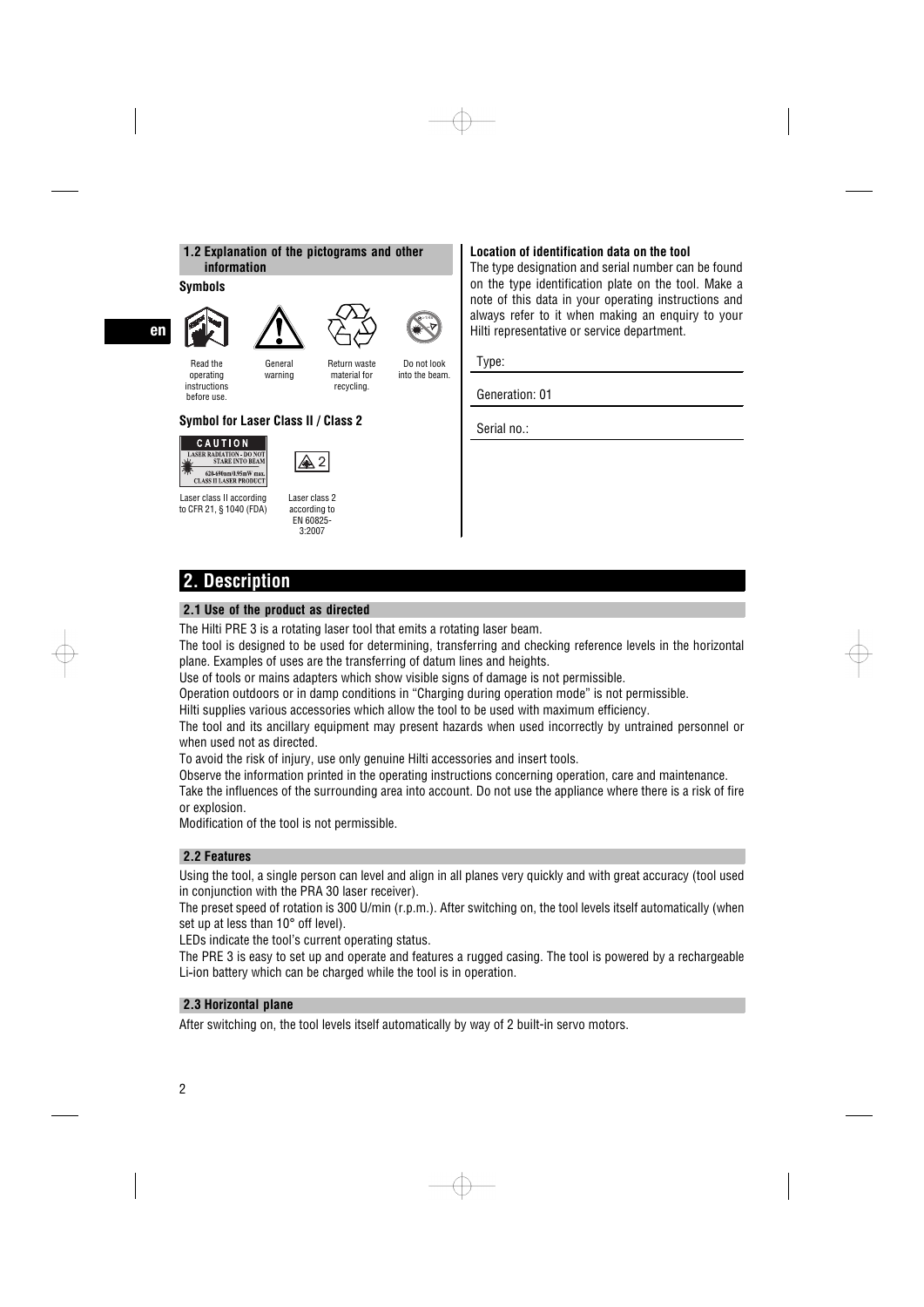#### **2.4 Inclined plane (manual alignment in the desired plane of inclination)**

The desired inclination can be set with the aid of the PRA 78 slope adapter. For further information on using the slope adapter, please refer to the instruction sheet supplied with the PRA 78.

#### **2.5 Shock warning**

The built-in shock warning function (becomes active one minute after completion of auto-leveling). The tool goes into warning mode if it is knocked off level (due to vibration or impact) while in operation: all LEDs blink; the head of the laser stops rotating; The laser beam is switched off.

**en**

#### **2.6 Automatic cut-out**

The laser does not switch on and all LEDs blink if the tool is set up outside its self-leveling range or movement is blocked mechanically. The tool can be set up on a tripod with a 5/8" thread or stood directly on some other steady surface (free of vibration). When automatic leveling is activated for one or both axes, the built-in servo system ensures that the specified accuracy is maintained. The tool switches itself off when automatic leveling cannot be achieved (tool set up outside its leveling range or physical impediment of the mechanism) or when knocked off level (see "Shock warning" section).

#### **NOTE**

If the correct level cannot be achieved, the laser switches itself off and all LEDs blink.

#### **2.7 Items supplied**

- 1 PRE 3 rotating laser
- 1 PRA 30 laser receiver
- 1 PRA 80 laser receiver holder
- 1 PRE 3 operating instructions
- 1 PRA 30 operating instructions
- 1 PRA 84 battery
- 1 PRA 85 mains adapter
- 2 Batteries (size AA cells)
- 2 Manufacturer's certificates
- 1 Hilti toolbox

#### **2.8 Operating status indicators**

The tool is equipped with the following operating status indicators: auto-leveling LED, inclination angle LED and shock warning LED.

| 2.9 LED indicators    |                                         |                                                                                        |
|-----------------------|-----------------------------------------|----------------------------------------------------------------------------------------|
| Auto-leveling LED     | The green LED blinks.                   | The tool is in the leveling phase.                                                     |
|                       | The green LED lights<br>constantly.     | The tool has leveled itself / is operating normally.                                   |
| Shock warning LED     | The shock warning LED<br>lights orange. | The LED lights orange after deactivation of the shock<br>warning.                      |
| Inclination indicator | The orange LED lights<br>constantly.    | The inclination angle LED indicates that the manual<br>inclination function is active. |
| All LED <sub>s</sub>  | All LEDs blink.                         | The tool has been bumped or brought out of level.                                      |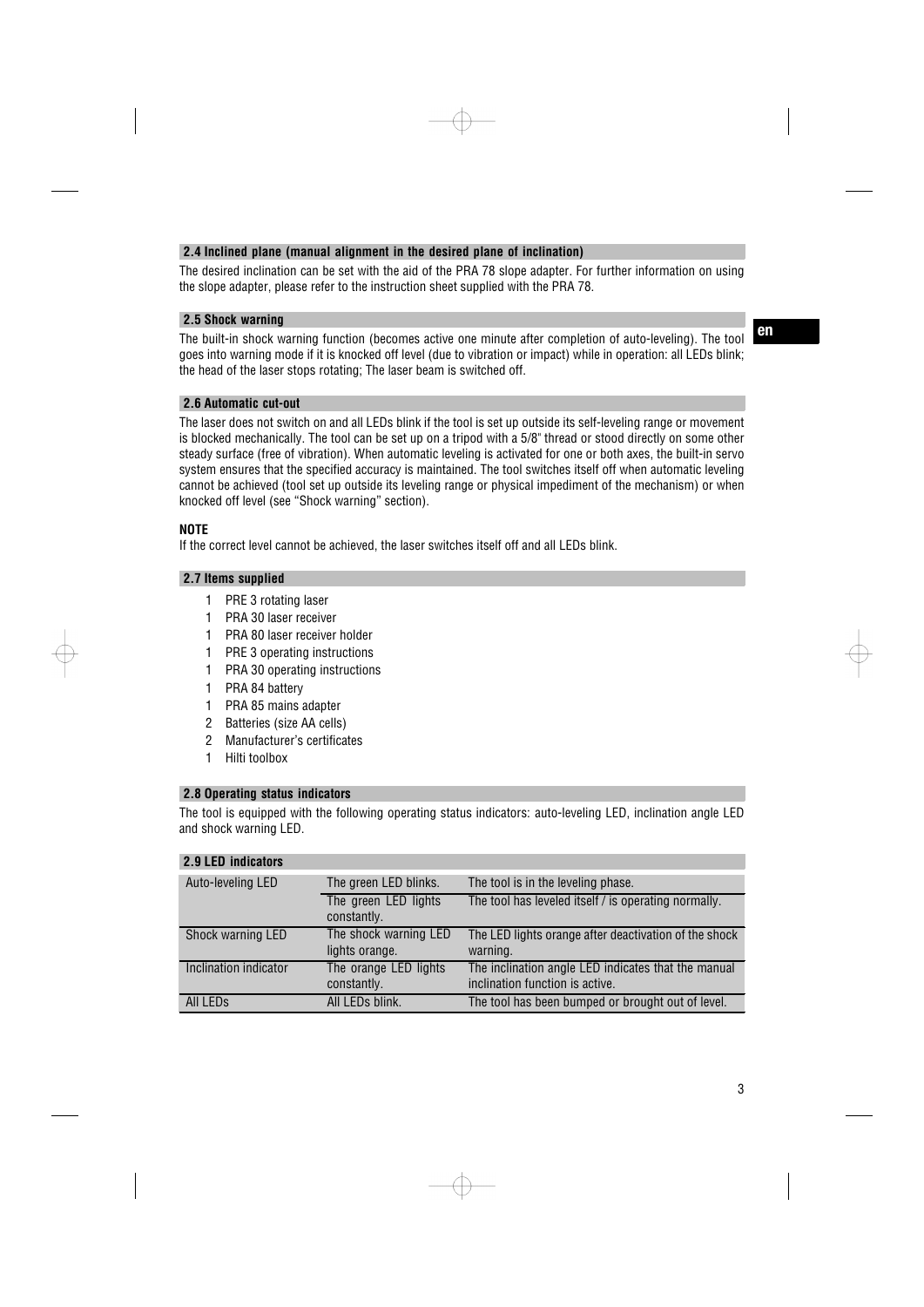## **2.10 Charge status of the Li**‑**ion battery during operation**

| <b>LEDs light constantly</b> | <b>LEDs blink</b> | <b>Charge status C</b> |
|------------------------------|-------------------|------------------------|
| LED 1.2.3.4                  |                   | $C \ge 75 \%$          |
| LED 1,2,3                    |                   | $50\% \leq C < 75\%$   |
| LED 1.2                      |                   | $25\% \leq C < 50\%$   |
| LED <sub>1</sub>             |                   | $10\% \leq C < 25\%$   |
|                              | LED <sub>1</sub>  | $C < 10 \%$            |

⊕

## **2.11 Charge status of the Li**‑**ion battery during charging while fitted to the tool**

| <b>LEDs light constantly</b> | <b>LEDs blink</b> | <b>Charge status C</b> |
|------------------------------|-------------------|------------------------|
| LED 1.2.3.4                  |                   | $= 100\%$              |
| LED 1,2,3                    | LED <sub>4</sub>  | 75 % ≦ C 100 %         |
| LED 1,2                      | LED <sub>3</sub>  | $50\% \leq C75\%$      |
| LED <sub>1</sub>             | LED <sub>2</sub>  | $25\% \leq C50\%$      |
|                              | LED <sub>1</sub>  | $C < 25 \%$            |

#### **2.12 Charge status of the Li**‑**ion battery during charging while not fitted to the tool**

If the red LED lights constantly, the battery is being charged. If the red LED doesn't light, the battery is fully charged.

| 3. Accessories         |                                              |
|------------------------|----------------------------------------------|
| Various tripods        | PUA 20, PA 921, PUA 30 and<br>PA 931/2       |
| Telescopic staffs      | PA 950/960, PA 951/961, PA 962<br>and PUA 50 |
| Slope adapter          | <b>PRA 78</b>                                |
| Car charging connector | <b>PRA 86</b>                                |
| Height transfer device | <b>PRA 81</b>                                |

## **4. Technical data**

Right of technical changes reserved.

#### **PRE 3**

**en**

| Receiving range (diameter) | With PRA 30 laser receiver: 2400 m (6 to 1300 ft) |
|----------------------------|---------------------------------------------------|
| Accuracy                   | 0.5 mm per 10 m of horizontal distance (0.2" over |
|                            | 32.8 ft, +75° F), temperature 24°C,               |
| Laser class                | Class 2, visible, 635 nm, < 1 mW (EN 60825-3:2007 |
|                            | / IEC 60825 - 3:2007); class II (CFR 21 § 1040    |
|                            | (FDA)                                             |
| Speed of rotation          | 300 r.p.m. $\pm$ 10%                              |
| Self-leveling range        | $10^{\circ}$                                      |

 $\overline{\oplus}$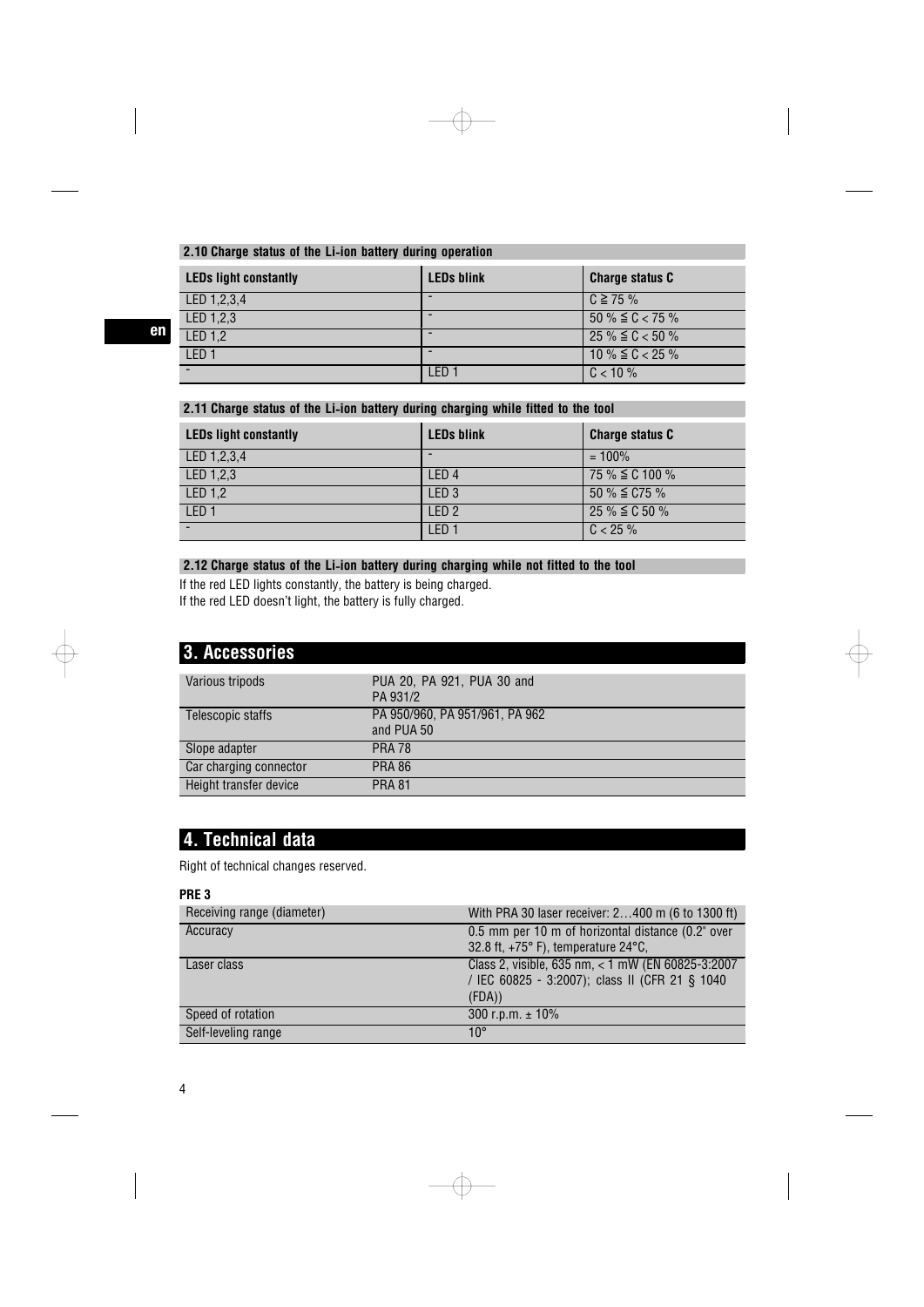| Power source                                                       | 7.2V/ 4.5 Ah Li-ion battery                       |
|--------------------------------------------------------------------|---------------------------------------------------|
| <b>Battery life</b>                                                | Temperature +20°C (+68°F), Li-ion battery: ≥ 40 h |
| Operating temperature range                                        | -20+50°C (-4°F to 122°F)                          |
| Storage temperature range (dry)                                    | -25+60°C (-13°F to 140°F)                         |
| <b>Protection class</b>                                            | IP 56 (in accordance with IEC 60529 ) (not in     |
|                                                                    | "charging during operation" mode)                 |
| <b>Tripod thread</b>                                               | $\frac{5}{8}$ X 18                                |
| Weight (including battery)                                         | 2.4 kg (5.3 lbs)                                  |
| Dimensions $(L \times W \times H)$                                 | 252 mm X 252 mm X 201 mm (10" x 10" x 8")         |
| <b>PRA 84 Li-ion battery</b>                                       |                                                   |
| Rated voltage (normal mode)                                        | 7.2V                                              |
| Maximum voltage (during operation or during                        | 13V                                               |
| charging while in operation)                                       |                                                   |
| <b>Rated current</b>                                               | 120 mAh                                           |
| Charging time                                                      | 2 h / +32°C / Battery is 80% charged              |
| Operating temperature range                                        | -20+50°C (-4°F to 122°F)                          |
| Storage temperature range (dry)                                    | -25+60°C (-13°F to 140°F)                         |
| Charging temperature range (also for charging<br>during operation) | $+0+40^{\circ}C(32^{\circ}$ to $+104^{\circ}F)$   |
| Weight                                                             | $0.3$ kg $(0.67$ lbs)                             |
| Dimensions (L x W x H)                                             | 160 mm X 45 mm X 36 mm (6.3" x 1.8" x 1.4")       |
| PRA 85 mains adapter                                               |                                                   |
| <b>Mains supply</b>                                                | 115230V                                           |
| <b>Mains frequency</b>                                             | $4763$ Hz                                         |
| Rated power                                                        | 40 W                                              |
| Rated voltage                                                      | 12V                                               |
| Operating temperature range                                        | +0+40°C (32°F to +104°F)                          |
| Storage temperature range (dry)                                    | -25+60°C (-13°F to 140°F)                         |
| Weight                                                             | $0.23$ kg $(0.51$ lbs)                            |
| Dimensions $(L \times W \times H)$                                 | 110 mm X 50 mm X 32 mm (4.3" x 2" x 1.3")         |

 $\oplus$ 

## **5. Safety instructions**

#### **5.1 Basic information concerning safety**

**In addition to the information relevant to safety given in each of the sections of these operating instructions, the following points must be strictly observed at all times.**

#### **5.2 General safety rules**

- a) **Do not render safety devices ineffective and do not remove information and warning notices.**
- b) **Keep laser tools out of reach of children.**
- c) Failure to follow the correct procedures when opening the tool may cause emission of laser

radiation in excess of class 2 or, respectively, class 3. **Have the tool repaired only at a Hilti service center.**

- d) **Take the influences of the surrounding area into account. Do not use the tool where there is a risk of fire or explosion.**
- e) (Statement in accordance with FCC §15.21): Changes or modifications not expressly approved by the manufacturer can void the user's authority to operate the equipment.

5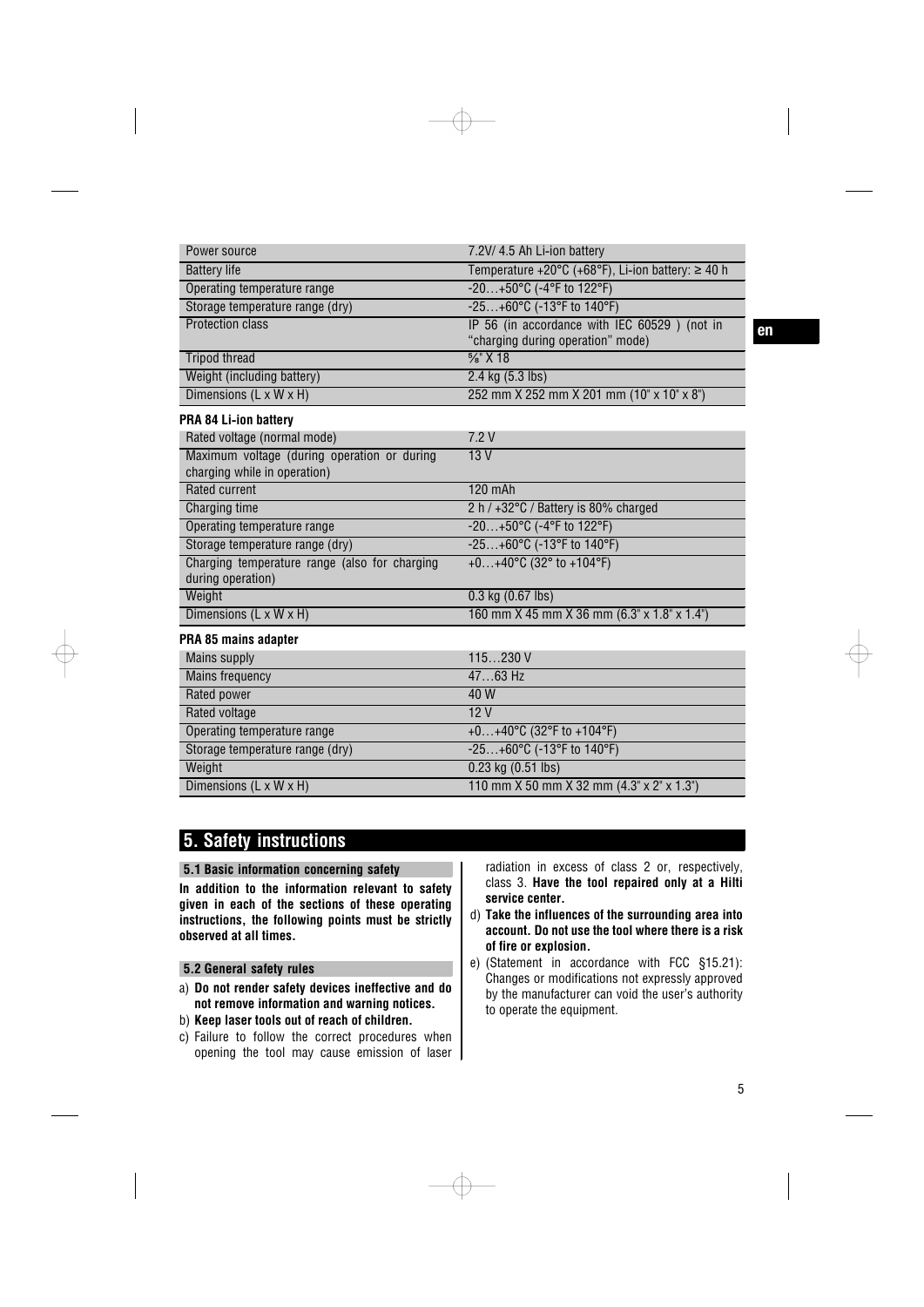#### **5.3 Proper organization of the work area**

- a) **Secure the area in which you are working and take care to avoid directing the beam towards other persons or towards yourself when setting up the tool.**
- b) **Avoid unfavorable body positions when working on ladders or scaffolding. Make sure you work from a safe stance and stay in balance at all times.**
- c) Measurements taken through or from panes of glass or through other objects may be inaccurate.
- d) **Ensure that the tool is set up on a steady, level surface (not subject to vibration).**
- e) **Use the tool only within its specified limits.**
- f) **When working in "charging during operation" mode, attach the mains adapter in a secure position, e.g. on a tripod.**
- g) **Use the appliance and its accessories etc. in accordance with these instructions and in the manner intended for the particular type of appliance. Take the working conditions and the work to be performed into account.** Use of appliances for applications different from those intended could result in a hazardous situation.
- h) **Use of the telescopic staff in the vicinity of overhead high voltage cables is not permissible.**

#### **5.3.1 Electromagnetic compatibility**

Although the tool complies with the strict requirements of the applicable directives, Hilti cannot entirely rule out the possibility of the tool being subject to interference caused by powerful electromagnetic radiation, leading to incorrect operation. Check the accuracy of the tool by taking measurements by other means when working under such conditions or if you are unsure. Likewise, Hilti cannot rule out the possibility of interference with other devices (e.g. aircraft navigation equipment).

#### **5.3.2 Laser classification for laser class II appliances**

Depending on the version purchased, the tool complies with Laser Class 2 in accordance with IEC825- 3:2007 / EN60825-3:2007 and Class II in accordance with CFR 21 § 1040 (FDA). This tool may be used without need for further protective measures. The eyelid closure reflex protects the eyes when a person looks into the beam unintentionally for a brief moment. This eyelid closure reflex, however, may be negatively affected by medicines, alcohol or drugs. Nevertheless, as with the sun, one should not look directly into sources of bright light. Do not direct the laser beam toward persons.

#### **5.4 General safety rules**



- a) **Check the condition of the tool before use. If the tool is found to be damaged, have it repaired at a Hilti service center.**
- b) **The user must check the accuracy of the tool after it has been dropped or subjected to other mechanical stresses.**
- c) **When the tool is brought into a warm environment from very cold conditions, or vice-versa, allow it to become acclimatized before use.**
- d) **If mounting on an adapter, check that the tool is screwed on securely.**
- e) **Keep the laser exit aperture clean to avoid measurement errors.**
- f) **Although the tool is designed for the tough conditions of jobsite use, as with other optical and electronic instruments (e.g. binoculars, spectacles, cameras) it should be treated with care.**
- g) **Although the tool is protected to prevent entry of dampness, it should be wiped dry each time before being put away in its transport container.**
- h) **Check the tool before using it for important measuring work.**
- i) **Check the accuracy of the measurements several times during use of the tool.**
- j) **Use the mains adapter only for connecting to the mains supply.**
- k) **Check to ensure that the tool and mains adapter do not present an obstacle that could lead to a risk of tripping and personal injury.**
- l) **Ensure that the workplace is well lit.**
- m)**Avoid body contact with earthed or grounded surfaces, such as pipes, radiators, ranges and refrigerators.** There is an increased risk of electric shock if your body is earthed or grounded.
- n) **Check the condition of the extension cord and replace it if damage is found. Do not touch the mains adapter if the extension cord or mains adapter are damaged while working. Disconnect the supply cord plug from the power outlet.** Damaged supply cords or extension cords present a risk of electric shock.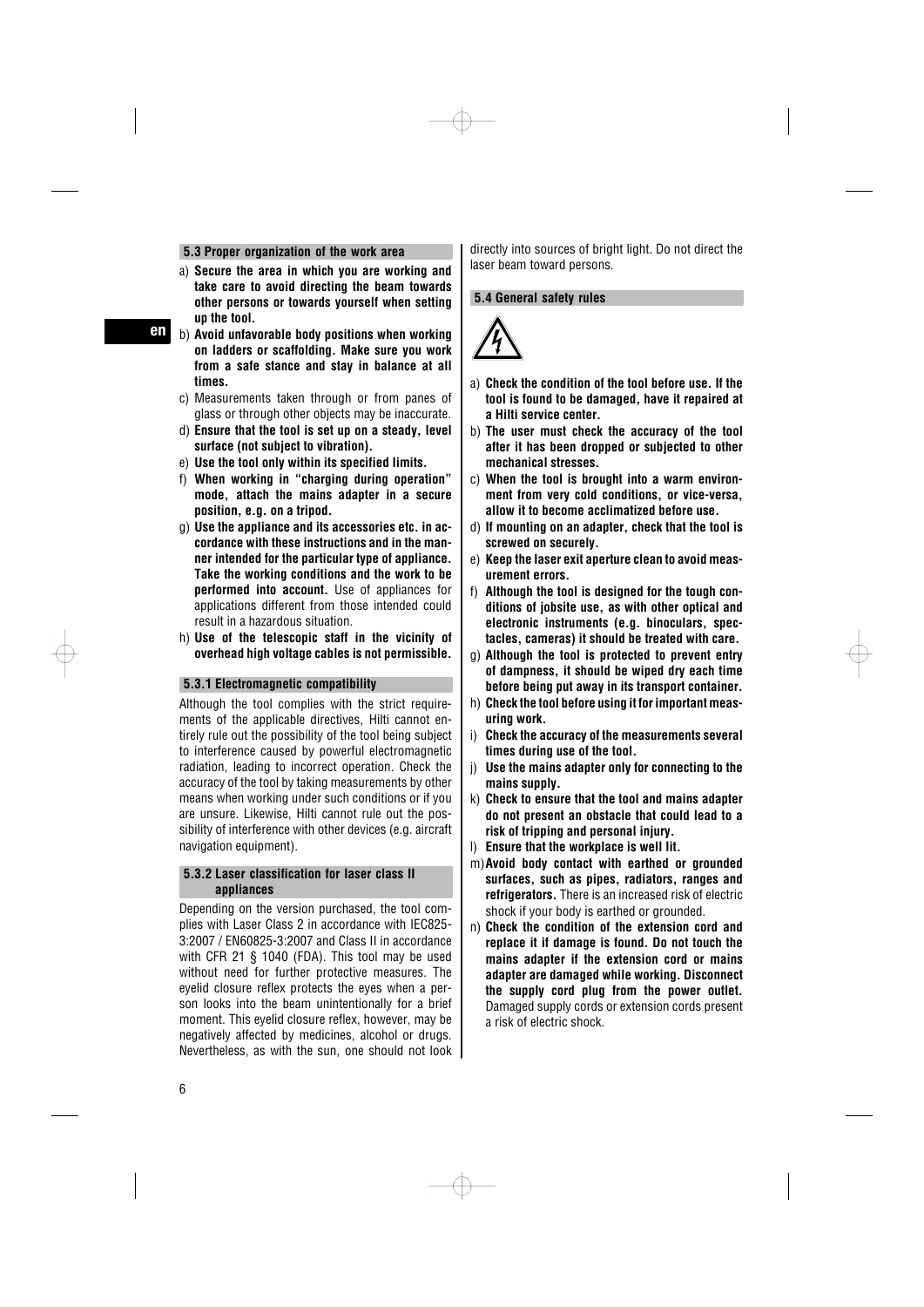- o) **Do not expose the supply cord to heat, oil or sharp edges.**
- p) **Never operate the mains adapter when it is dirty or wet. Dust (especially dust from conductive materials) or dampness adhering to the surface of the mains adapter may, under unfavorable conditions, lead to electric shock. Dirty or dusty tools should thus be checked at a Hilti service center at regular intervals, especially if used frequently for working on conductive materials.**
- q) Avoid touching the contacts.

#### **5.4.1 Battery tool use and care**

- a) **Check that the tool is switched off before fitting the battery.** Use only the Hilti battery approved for use with this tool.
- b) **Do not expose batteries to high temperatures or fire.** This presents a risk of explosion.
- c) **Do not disassemble, squash or incinerate batteries and do not subject them to temperatures over 75°C.** A risk of fire, explosion or injury through contact with caustic substances may otherwise result.
- d) **Avoid ingress of moisture.** Moisture may cause a short circuit resulting in a risk of burning injury or fire.
- e) **Do not use batteries other than those approved for use with the applicable tool or appliance.** Use of other batteries or use of the battery for purposes for which it is not intended presents a risk of fire and explosion.
- f) **Observe the special instructions applicable to the transport, storage and use of Li-ion batteries.**
- g) **Avoid short-circuiting the battery.** Before inserting the battery in the tool, check that the terminals of the battery and the tool are free from foreign objects. Short-circuiting the battery terminals presents a risk of fire, explosion or contact with caustic substances.
- h) **Do not charge or continue to use damaged batteries (e.g. batteries with cracks, broken parts, bent or pushed-in and/or pulled-out contacts).**
- i) **Use only the specified battery to power the tool and use only the PRA 85 mains adapter or PRA 86 car charging connector for charging.** Failure to observe these points may result in damage to the tool.

#### **6. Before use**

#### **NOTE**

The tool may be powered only by the Hilti PRA 84 battery, which is manufactured in accordance with IEC 60285.

#### **6.1 Switching the tool on**

Press the on / off button. **NOTE**

After switching on, the tool begins to level itself automatically.

#### **6.2 LED indicators**

Please refer to section 2 "Description".

#### **6.3 Battery use and care**

Store the battery in a cool, dry place. Never store the battery where it is exposed to direct sunlight or sources of heat, e.g. on heaters / radiators or behind a motor vehicle windscreen. Batteries that have reached the end of their life must be disposed of safely and correctly to avoid environmental pollution.

#### **6.4 Charging the battery**



#### **DANGER**

**Use only the Hilti batteries and Hilti mains adapters listed under "Accessories".**

**6.4.1 Charging a new battery for the first time**

Charge the battery fully before using it for the first time.

#### **NOTE**

Make sure the system to be charged is standing securely.

#### **6.4.2 Charging a previously used battery**

Ensure that the outer surfaces of the battery are clean and dry before inserting it in the tool.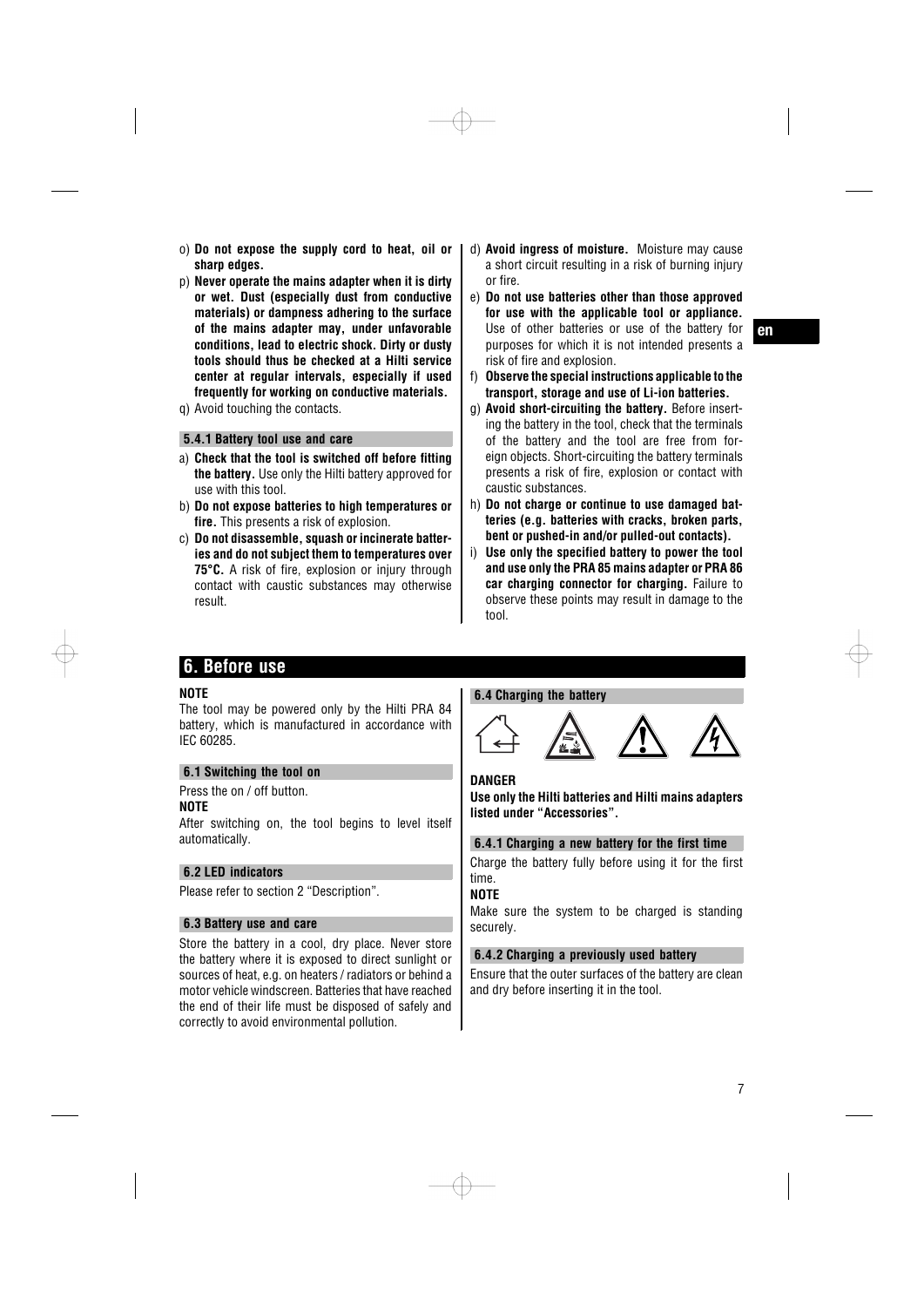Li-ion batteries are ready for use at any time, even when only partly charged. During charging, progress is indicated by the LEDs on the tool.

#### **6.5 Fitting the battery**

## **DANGER**

**en**

**Use only the Hilti batteries and Hilti mains adapters listed under "Accessories".**

#### **CAUTION**

**Before inserting the battery in the tool, check that the terminals of the battery and the tool are free from foreign objects.**

- 1. Push the battery into the tool.
- 2. Turn the catch in a clockwise direction to the second detent (the "locked" symbol is displayed).

#### **6.6 Removing the battery**

- 1. Turn the catch in a counterclockwise direction from the second detent back to the "open" position (the "unlocked" symbol is displayed).
- 2. Pull the battery out of the tool.

#### **6.7 Options for charging the battery**

#### **DANGER**

**The PRA 85 mains adapter is for indoor use only. Avoid ingress of moisture.**

#### **6.7.1 Charging the battery in the tool 4 NOTE**

When charging, check that the temperature is within the recommended charging temperature range (0 to 40°C/ 32 to 104°F).

- 1. Swing the cover to the side so that the charging cord socket becomes accessible.
- 2. Connect the charging cord from the mains adapter or car charging connector to the battery.
- 3. During charging, the charge status is indicated by the battery status LEDs on the tool (the tool must be switched on).

#### **6.7.2 Charging the battery outside the tool 5 NOTE**

When charging, check that the temperature is within the recommended charging temperature range (0 to 40°C/ 32 to 104°F).

- 1. Remove the battery from the tool and connect it to the mains adapter or car charging connector.
- 2. The red LED on the battery lights while charging is in progress.

#### **6.7.3 Charging the battery while the tool is in operation**

## **CAUTION**

**Avoid ingress of moisture.** Moisture may cause a short circuit resulting in a risk of burning injury or fire.

- 1. Rotate the cover so that the charging cord socket becomes accessible.
- 2. Connect the charging cord from the mains adapter to the battery.
- 3. The tool continues to operate while charging is in progress.
- 4. During charging, the charging status is indicated by the LEDs on the tool.

## **7. Operation**

#### **7.1 Working in the horizontal plane**

- 1. Set up the tool in a steady position suitable for the application, e.g. on a tripod.
- 2. Press the on / off button. The auto-leveling LED blinks green.
- 3. The laser switches on and the beam begins to rotate as soon as the tool has leveled itself. The green auto-leveling LED lights constantly.

#### **7.2 Working with the laser receiver**

The PRA 30 laser receiver can be used at distances of up to 200m (650ft). The laser beam is indicated visually and by an audible signal.

**7.2.1 Working with the laser receiver as a handheld unit**

1. Press the on / off button.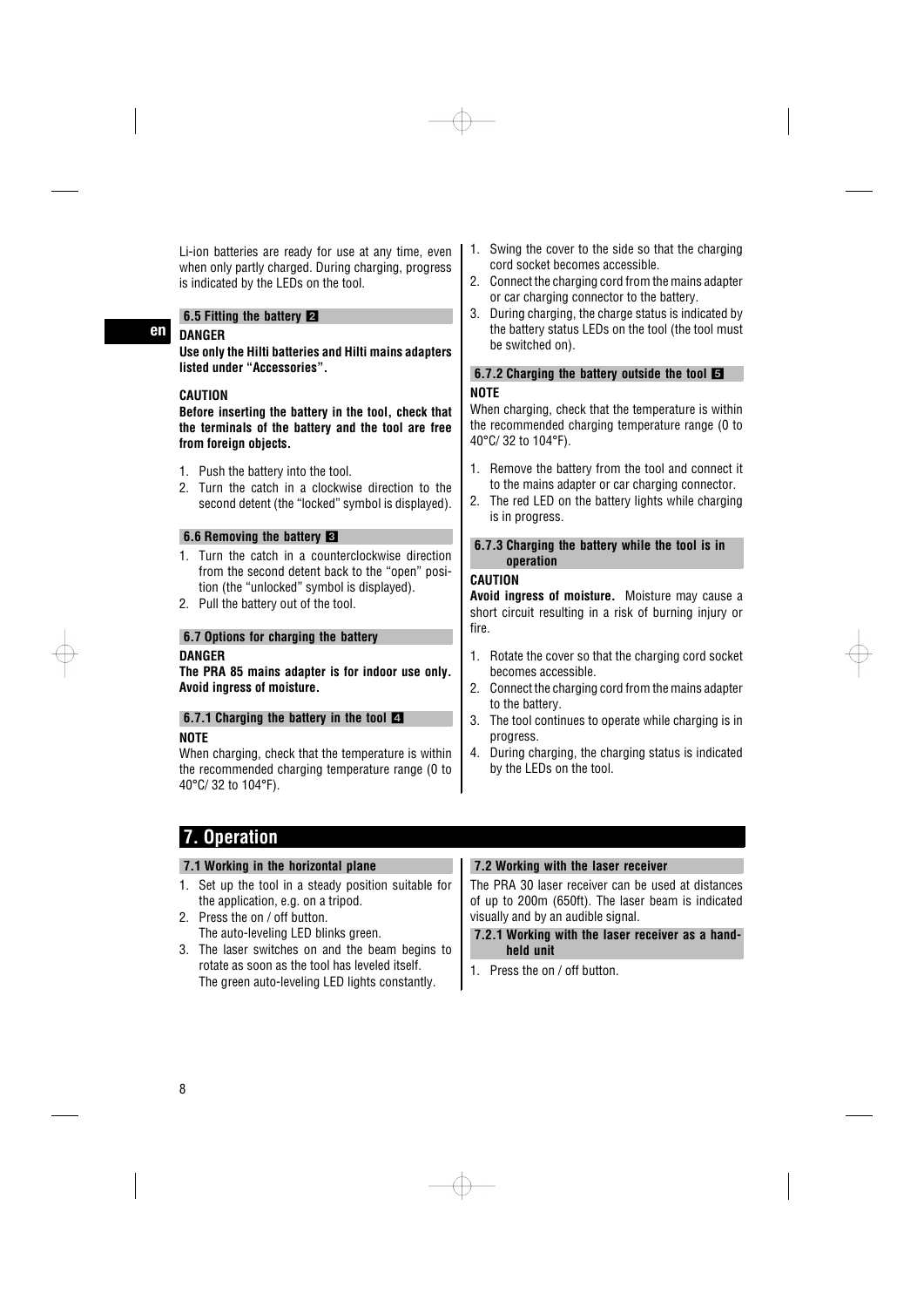2. Hold the PRA 30 with the receiving window in the plane of the rotating laser beam. The laser beam is indicated by visual and audible signals.

### **7.2.2 Working with the laser receiver in the PRA 80 receiver holder** 6

- 1. Open the catch on the PRA 80.
- 2. Place the PRA 30 laser receiver in the PRA 80 receiver holder.
- 3. Close the catch on the PRA 80.
- 4. Switch the laser receiver on by pressing the on/off button.
- 5. Turn the rotating grip to the open position.
- 6. Fit the PRA 80 receiver holder onto the telescopic staff or leveling staff and secure it by tightening the rotating grip.
- 7. Hold the PRA 30 with the receiving window in the plane of the rotating laser beam. The laser beam is indicated by visual and audible signals.

#### **7.2.3 Working with the PRA 81 height transfer** device **17**

- 1. Open the catch on the PRA 81.
- 2. Place the PRA 30 laser receiver in the PRA 81 height transfer device.
- 3. Close the catch on the PRA 81.
- 4. Switch the laser receiver on by pressing the on / off button.
- 5. Hold the PRA 30 with the receiving window in the plane of the rotating laser beam. The laser beam is indicated by visual and audible signals.
- 6. Use the measuring tape to measure the desired distance.

#### **7.2.4 Menu options**

Press the on / off button for two seconds when switching on.

The menu then appears in the display.

Use the measuring units button to select metric or imperial measuring units.

Use the volume button to assign the high-pitched signal to the upper or lower area of the receiving window.

To save the settings, switch the PRA 30 off.

#### **7.2.5 Setting the measuring unit**

The desired measuring unit for the applicable country (mm / cm / off) or ( $\frac{1}{\sin}$  /  $\frac{1}{\sin}$  /  $\frac{1}{\sin}$  / off) can be set by pressing the measuring unit button.

#### **7.2.6 Setting the volume of the audible signal**

When the receiver is switched on, the volume is set to "normal". The volume can be changed form "normal" to "loud" by pressing the "audible signal" button. Pressing the button again switches the volume to "off" and a further press of the button switches it to "quiet".

#### **7.3 Deactivating the shock warning system**

- 1. Press the on / off button on the tool for 4 seconds when switching on.
- 2. The shock warning LED lights constantly, indicating that the function has been deactivated.
- 3. Release the on / off button.
- 4. To return to the standard operating modus, the tool must be switched off and then restarted.

#### **7.4 Switching on in manual mode**

- 1. To deactivate the inclined plane function, press the on / off button on the tool for 8 seconds when switching on.
- 2. After 8 seconds, the inclined plane LED lights constantly indicating that the inclined plane function is deactivated.
- 3. Release the button.
- 4. The horizontal plane is then no longer monitored.
- 5. To return to the standard operating modus, the tool must be switched off and then restarted.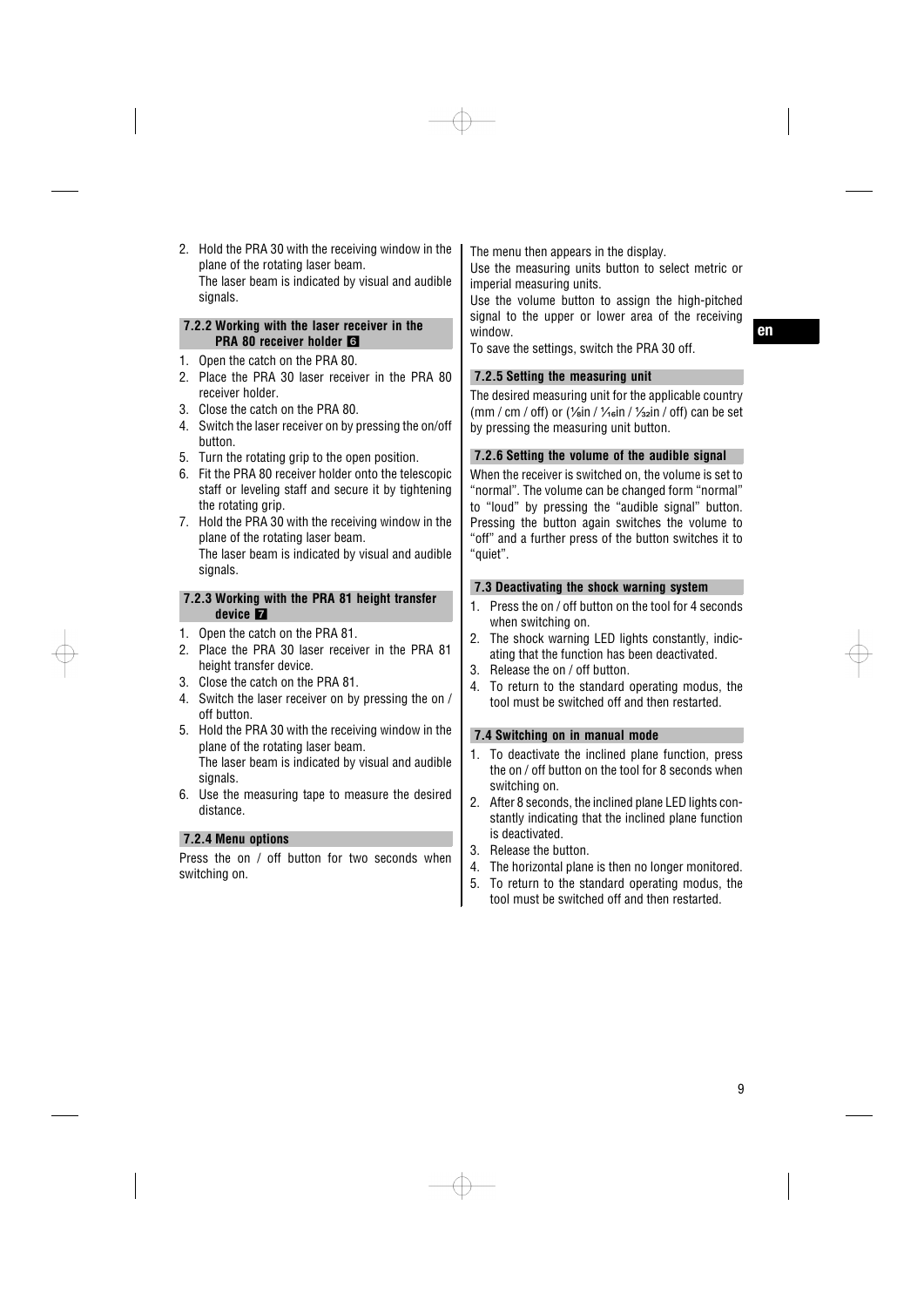## **8. Care and maintenance**

#### **8.1 Cleaning and drying**

- 1. Blow dust off the laser exit window.
- 2. Do not touch the laser exit apertures and filter with the fingers.
- 3. Use only a clean, soft cloth for cleaning. If necessary, moisten the cloth slightly with pure alcohol or a little water.

**NOTE** Do not use any other liquids as these may damage the plastic components.

4. Observe the temperature limits when storing your equipment. This is particularly important in winter / summer if the equipment is kept inside a motor vehicle (-25°C to +60°C).

#### **8.2 Care of the Li-ion battery**

#### Avoid ingress of moisture.

Charge the battery fully before using it for the first time.

In order to achieve maximum battery life, stop discharging the battery as soon as a significant drop in performance is noticed.

#### **NOTE**

If use of the tool continues, further battery discharge will be stopped automatically before the battery cells suffer damage. The tool switches itself off.

Charge the battery with the Hilti charger approved for use with Li-ion batteries.

#### **NOTE**

- A conditioning charge (as is required with NiCd or NiMH batteries) is not necessary.

- Interruption of the charging procedure has no negative effect on battery life.

- Charging can be started at any time with no negative effect on battery life. There is no memory effect (as with NiCd or NiMH batteries).

- For best results, batteries should be stored fully charged in a cool dry place. Avoid charging the battery in places subject to high ambient temperatures (e.g. at a window) as this has an adverse effect on battery life and increases the rate of self-discharge.

- If the battery no longer reaches full charge, it may have lost capacity due to aging or overstressing. It is possible to continue working with a battery in this condition but it should be replaced in good time.

## **8.3 Storage**

Remove the tool from its case if it has become wet. The tool, its carrying case and accessories should be cleaned and dried (at maximum 40°C / 104°F). Repack the equipment only once it is completely dry. Check the accuracy of the equipment before it is used after a long period of storage or transportation.

#### **8.4 Transport**

Use the Hilti toolbox or packaging of equivalent quality for transporting or shipping your equipment. **CAUTION**

**Always remove the battery from the tool before shipping.**

#### **8.5 Hilti Calibration Service**

We recommend that the tool is checked by the Hilti Calibration Service at regular intervals in order to verify its reliability in accordance with standards and legal requirements.

Use can be made of the Hilti Calibration Service at any time, but checking at least once a year is recommended.

The Calibration Service provides confirmation that the tool is in conformance, on the day it is tested, with the specifications given in the operating instructions. The tool will be readjusted if deviations from the manufacturer's specification are found. After checking and adjustment, a calibration sticker applied to the tool and a calibration certificate provide written verification that the tool operates in accordance with the manufacturer's specification.

Calibration certificates are always required by companies certified according to ISO 900x.

Your local Hilti Center or representative will be pleased to provide further information.

#### **8.5.1 Checking accuracy**

In order to ensure compliance with the technical specifications, the tool should be checked regularly (at least before each major / relevant job).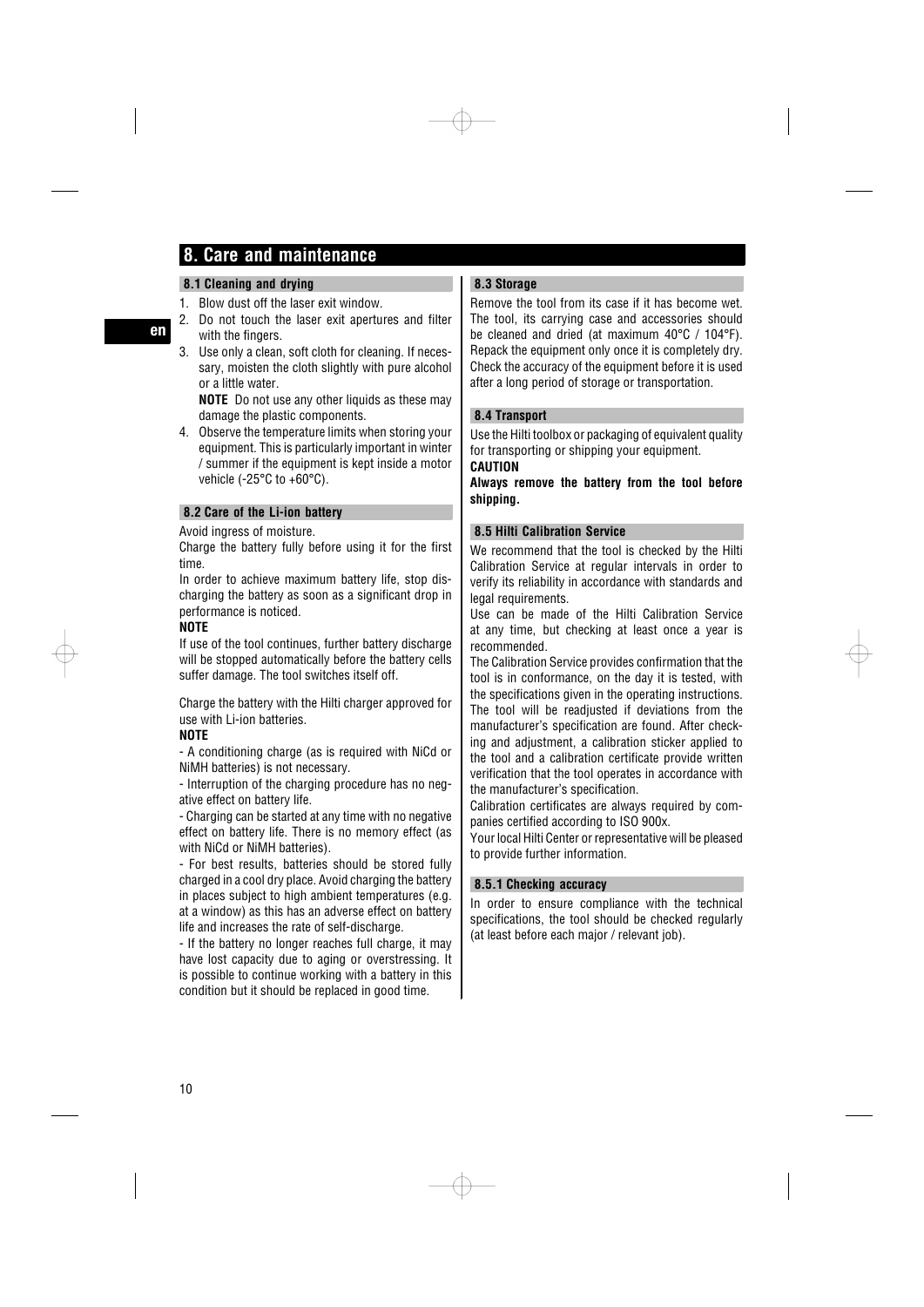#### **8.5.1.1 Checking horizontal rotation**

- 1. Set up the tool in the horizontal plane at a distance of 20 m (65 ft) from a wall (the tool may be set up on a tripod).
- 2. With the aid of the laser receiver, mark a spot or a line on the wall.
- 3. Pivot the tool through 180º about its own axis. In doing so, ensure that the height of the tool does not change.
- 4. With the aid of the laser receiver, mark a second spot or line on the wall.

**NOTE** If this procedure is carried out carefully, the vertical distance between the two spots or lines should be less than 2 mm (0.15 in) (at 20 m). If the deviation is greater: Please return the tool to Hilti Service for calibration.

**en**

## **9. Disposal**

#### **WARNING**

Improper disposal of the equipment may have serious consequences:

The burning of plastic components generates toxic fumes which may present a health hazard.

Batteries may explode if damaged or exposed to very high temperatures, causing poisoning, burns, acid burns or environmental pollution.

Careless disposal may permit unauthorized and improper use of the equipment. This may result in serious personal injury, injury to third parties and pollution of the environment.



Most of the materials from which Hilti tools or appliances are manufactured can be recycled. The materials must be correctly separated before they can be recycled. In many countries, Hilti has already made arrangements for taking back old tools and appliances for recycling. Ask Hilti customer service or your Hilti representative for further information.



#### For EC countries only

Disposal of electric appliances together with household waste is not permissible.

In observance of European Directives 2002/96/EC and 2006/66/EC on waste electrical and electronic equipment and its implementation in accordance with national law, electric tools and batteries that have reached the end of their life must be collected separately and returned to an environmentally compatible recycling facility.



Dispose of the batteries in accordance with national regulations. Please help us to protect the environment.

## 11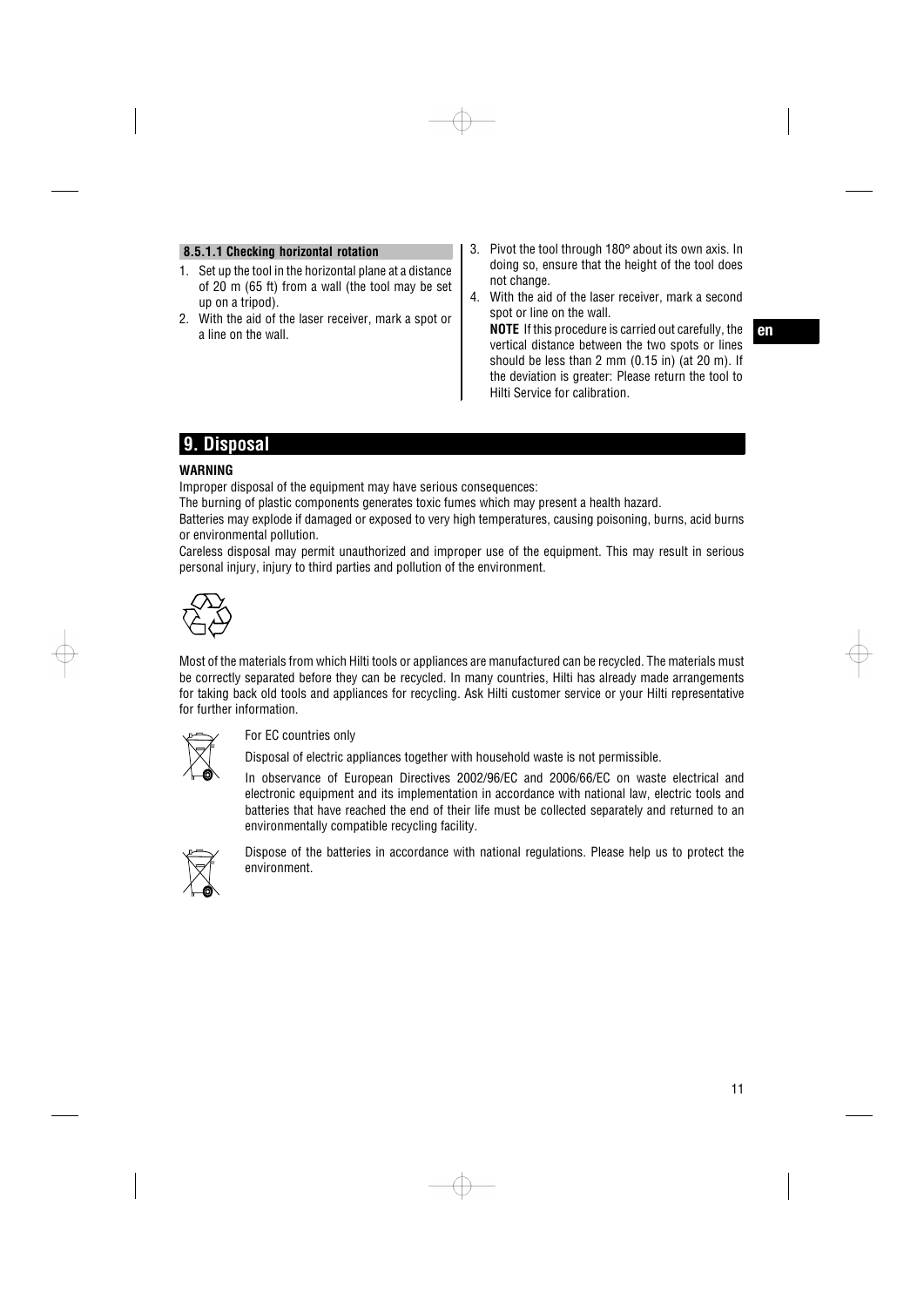## **10. Manufacturer's warranty - tools**

Hilti warrants that the tool supplied is free of defects in material and workmanship. This warranty is valid so long as the tool is operated and handled correctly, cleaned and serviced properly and in accordance with the Hilti Operating Instructions, and the technical system is maintained. This means that only original Hilti consumables, components and spare parts may be used in the tool.

This warranty provides the free-of-charge repair or replacement of defective parts only over the entire lifespan of the tool. Parts requiring repair or replacement as a result of normal wear and tear are not covered by this warranty.

**Additional claims are excluded, unless stringent national rules prohibit such exclusion. In particular, Hilti is not obligated for direct, indirect, incidental or consequential damages, losses or expenses in connection with, or by reason of, the use of, or inability to use the tool for any purpose. Implied warranties of merchantability or fitness for a particular purpose are specifically excluded.**

For repair or replacement, send the tool or related parts immediately upon discovery of the defect to the address of the local Hilti marketing organization provided.

This constitutes Hilti's entire obligation with regard to warranty and supersedes all prior or contemporaneous comments and oral or written agreements concerning warranties.

## **11. FCC statement (applicable in US) / IC statement (applicable in Canada)**

#### **CAUTION**

This equipment has been tested and found to comply with the limits for a class B digital device, pursuant to part 15 of the FCC rules. These limits are designed to provide reasonable protection against harmful interference in a residential installation. This equipment generates, uses and may radiate radio frequency energy. Accordingly, if not installed and used in accordance with the instructions, it may cause harmful interference to radio communications.

However, there is no guarantee that interference will not occur in a particular installation. If this equipment does cause harmful interference to radio or television reception, which can be determined by turning the

equipment off and on, the user is encouraged to try to correct the interference by taking the following measures:

Reorient or relocate the receiving antenna.

Increase the separation between the equipment and receiver.

Consult your dealer or an experienced TV/radio technician for assistance.

#### **NOTE**

Changes or modifications not expressly approved by Hilti could limit the user's right to operate the equipment.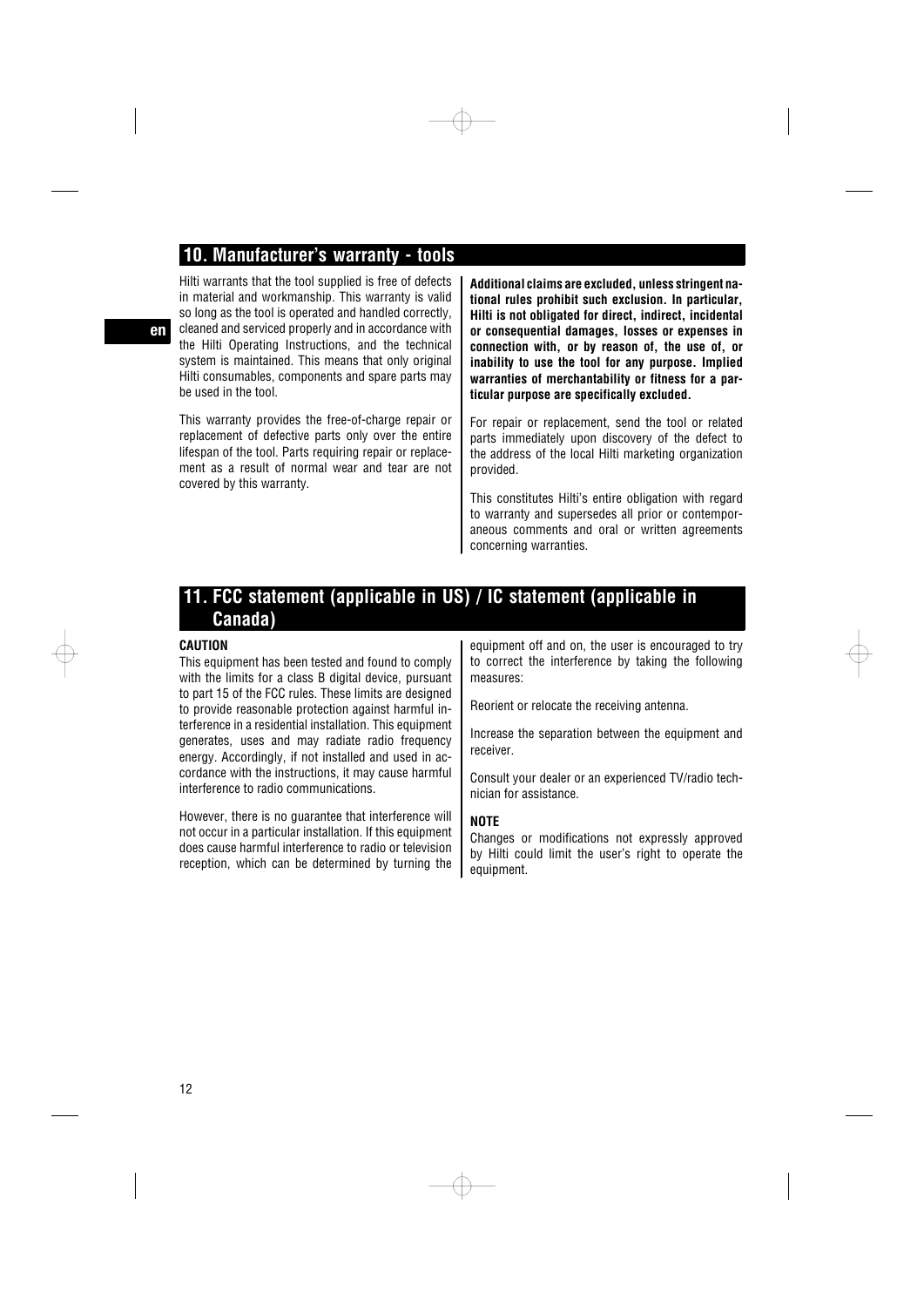## **12. EC declaration of conformity**

| Designation:    | <b>Rotating laser</b> |
|-----------------|-----------------------|
| Type:           | PRE <sub>3</sub>      |
| Year of design: | 2008                  |
|                 |                       |

We declare, on our sole responsibility, that this product complies with the following directives and standards: EN 55014‑1, EN 55014‑2, EN 61000‑3‑2, EN 61000‑3‑3, 2006/95/EC, 2004/108/EC.

**Hilti Corporation**

 $\oplus$ 

 $\overline{\bigoplus}$ 





**Bodo Baur Tassilo Deinzer** Quality Manager Head BU Measuring Systems BA Electric Tools & Accessories BU Measuring Systems 10 2008 10 2008